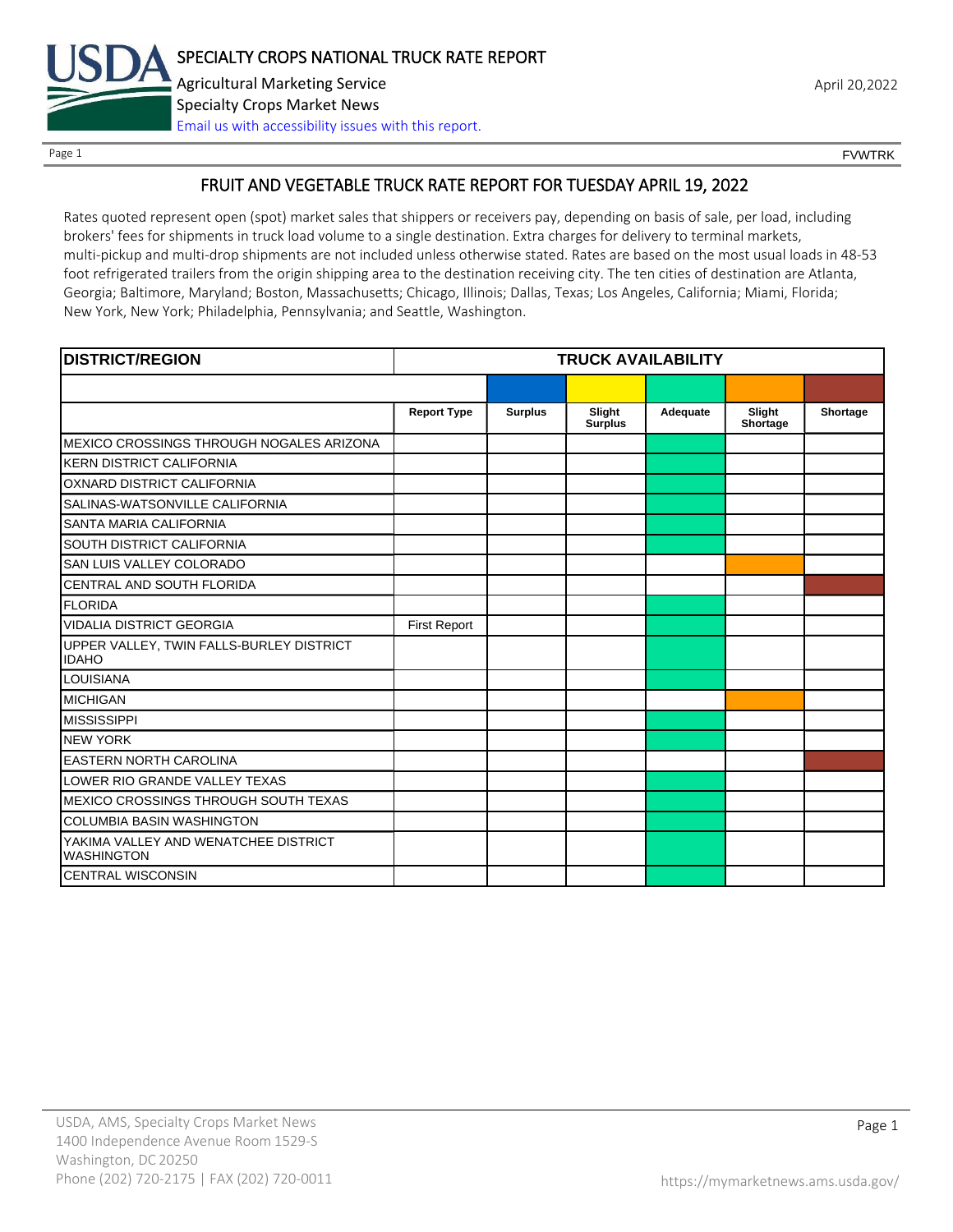

Page 2 FOUNTRK CONTROL CONTROL CONTROL CONTROL CONTROL CONTROL CONTROL CONTROL CONTROL CONTROL CONTROL CONTROL CONTROL CONTROL CONTROL CONTROL CONTROL CONTROL CONTROL CONTROL CONTROL CONTROL CONTROL CONTROL CONTROL CONTROL

# PRICES FOR TUESDAY APRIL 19, 2022

In areas where rates are based on package rates, per-load rates were derived by multiplying the package rate by the number of packages in the most usual load in a 48-53 foot trailer.

## PERCENTAGE OF CHANGE FROM TUESDAY APRIL 12, 2022 SHOWN IN ()

#### MEXICO CROSSINGS THROUGH NOGALES ARIZONA

#### --BEANS, ROUND GREEN TYPE, CORN, SWEET, CUCUMBERS, EGGPLANT, HONEYDEWS, ORANGES, SQUASH, TOMATILLOS, TOMATOES, TOMATOES, CHERRY, TOMATOES, GRAPE TYPE, TOMATOES, PLUM TYPE AND WATERMELONS

|              |          | RANGE     | <b>MOSTLY</b> |         |
|--------------|----------|-----------|---------------|---------|
| Atlanta      | Adequate | 5800-6800 | 6300-6500     | $(+10)$ |
| Baltimore    | Adequate | 7000-7400 | 7000-7200     | (0)     |
| Boston       | Adequate | 7800-8400 | 8000-8300     | (-3)    |
| Chicago      | Adequate | 4800-6400 | 5400-5800     | (0)     |
| Dallas       | Adequate | 3000-4400 | 3400-3600     | (-3)    |
| Los Angeles  | Adequate | 1400-2200 | 1600-2000     | (0)     |
| Miami        | Adequate | 7000-7600 | 7200-7500     | (+2)    |
| New York     | Adequate | 7600-8000 |               | (0)     |
| Philadelphia | Adequate | 7600-7800 |               | $(+1)$  |

KERN DISTRICT CALIFORNIA

--CARROTS

|               |          | RANGE      | MOSTLY    |        |
|---------------|----------|------------|-----------|--------|
| Atlanta       | Adequate | 5400-8900  | 7200-8100 | $(+1)$ |
| Baltimore     | Adequate | 7500-9700  | 8400-8800 | $(+1)$ |
| <b>Boston</b> | Adequate | 8400-10000 | 9100-9500 | $(+1)$ |
| Chicago       | Adequate | 5400-8600  | 6400-7700 | $(+1)$ |
| Dallas        | Adequate | 4200-7200  | 5900-6800 | $(+1)$ |

# OXNARD DISTRICT CALIFORNIA

## --ARTICHOKES, CABBAGE/ FRESH CUT, CELERY, CILANTRO, GREENS, KALE, LETTUCE, ROMAINE AND PARSLEY

|              |          | RANGE     | <b>MOSTLY</b> |        |
|--------------|----------|-----------|---------------|--------|
| Atlanta      | Adequate | 5400-8900 | 7200-8100     | $(+1)$ |
| Baltimore    | Adequate | 7500-9700 | 8400-8700     | (+1)   |
| Chicago      | Adequate | 5400-8600 | 6400-7700     | $(+1)$ |
| Dallas       | Adequate | 4200-7200 | 5900-6800     | $(+1)$ |
| Los Angeles  | Adequate | 1500-1900 | 1700-1900     | (+3)   |
| Philadelphia | Adequate | 7700-9700 | 8500-9000     | $(+1)$ |

# SALINAS-WATSONVILLE CALIFORNIA

USDA, AMS, Specialty Crops Market News **Page 2** 1400 Independence Avenue Room 1529-S Washington, DC 20250 Phone (202) 720-2175 | FAX (202) 720-0011 <https://mymarketnews.ams.usda.gov/>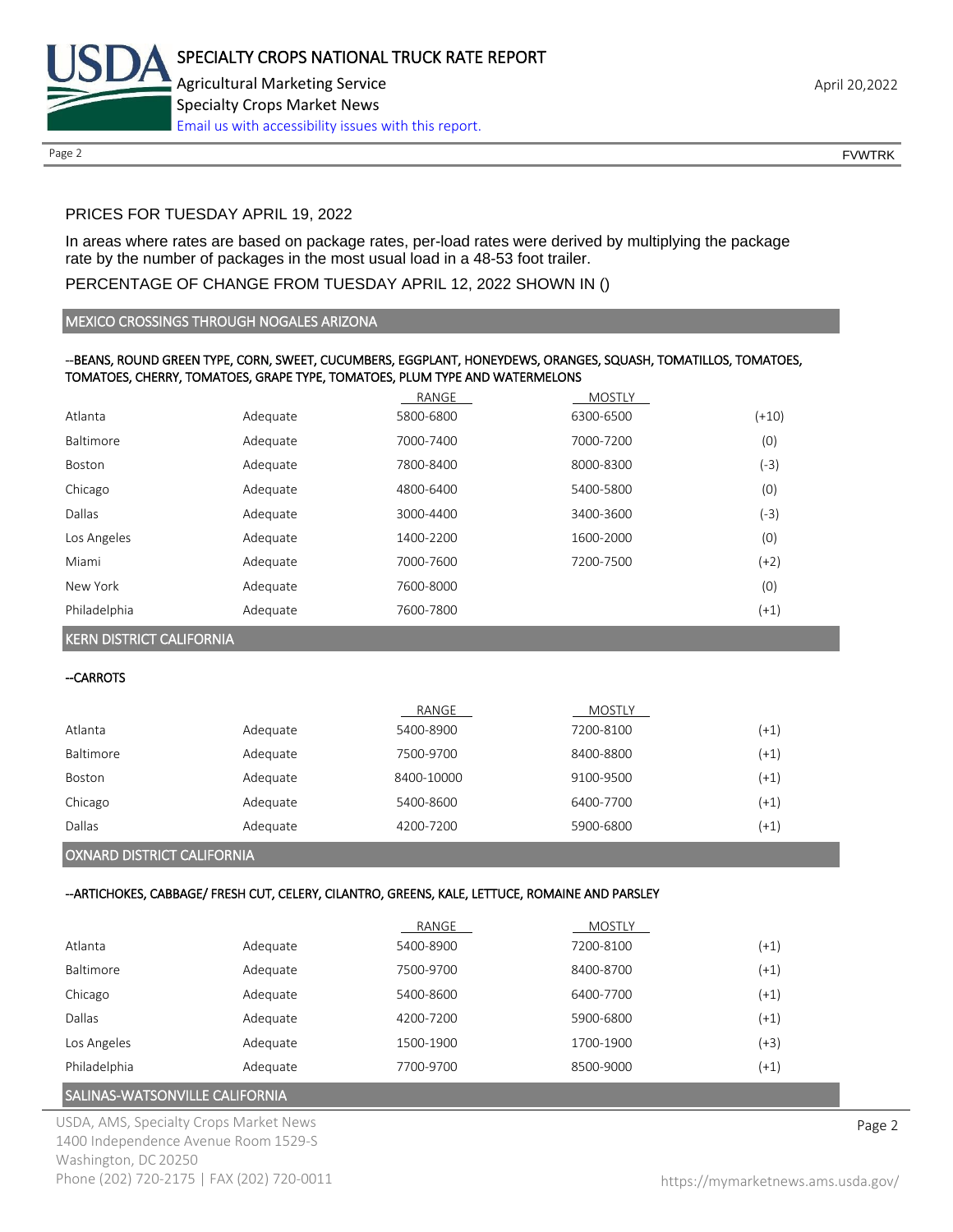

Page 3 FOUNTRK And the set of the set of the set of the set of the set of the set of the set of the set of the set of the set of the set of the set of the set of the set of the set of the set of the set of the set of the s

#### --ANISE, BOK CHOY, BROCCOLI, CABBAGE, CAULIFLOWER, CHINESE CABBAGE, CILANTRO, ENDIVE, ESCAROLE, GREENS, KALE, LETTUCE, BIBB, LETTUCE, GREEN LEAF, LETTUCE, ICEBERG, LETTUCE, RED LEAF, LETTUCE, ROMAINE, PARSLEY AND SPINACH

|               |          | RANGE     | <b>MOSTLY</b> |        |
|---------------|----------|-----------|---------------|--------|
| Atlanta       | Adequate | 5200-8700 | 7000-7900     | $(+1)$ |
| <b>Boston</b> | Adequate | 8200-9800 | 8900-9600     | $(+1)$ |
| Chicago       | Adequate | 5200-8400 | 6200-7500     | $(+1)$ |
| Miami         | Adequate | 7600-9800 | 8600-9300     | $(+1)$ |
| New York      | Adequate | 7800-9800 | 8500-9000     | $(+1)$ |

#### SANTA MARIA CALIFORNIA

#### --BROCCOLI, CAULIFLOWER, CELERY, GREENS, MUSTARD, LETTUCE, GREEN LEAF, LETTUCE, ICEBERG, LETTUCE, RED LEAF AND LETTUCE, ROMAINE

|                  |          | RANGE      | <b>MOSTLY</b> |        |
|------------------|----------|------------|---------------|--------|
| Atlanta          | Adequate | 5400-8900  | 7200-8100     | $(+1)$ |
| <b>Baltimore</b> | Adequate | 7500-9700  | 8400-8700     | $(+1)$ |
| Boston           | Adequate | 8400-10000 | 9100-9500     | $(+1)$ |
| Chicago          | Adequate | 5400-8600  | 6400-7700     | $(+1)$ |
| Dallas           | Adequate | 4200-7200  | 5900-6800     | $(+1)$ |
| Miami            | Adequate | 7800-10000 | 8800-9500     | $(+1)$ |
| New York         | Adequate | 8000-9700  | 8700-9200     | $(+1)$ |
| Philadelphia     | Adequate | 7700-9700  | 8500-9000     | $(+1)$ |

# SOUTH DISTRICT CALIFORNIA

#### --AVOCADOS, GRAPEFRUIT, LEMONS AND ORANGES

|               |          | RANGE      | <b>MOSTLY</b> |        |
|---------------|----------|------------|---------------|--------|
| Atlanta       | Adequate | 7400-8700  | 7500-7900     | $(+1)$ |
| Baltimore     | Adequate | 8700-9800  | 8800-9400     | $(+1)$ |
| <b>Boston</b> | Adequate | 8600-10200 | 9500-10000    | $(+1)$ |
| Chicago       | Adequate | 5500-7600  | 6300-7000     | $(+1)$ |
| Dallas        | Adequate | 6000-7100  | 6100-6700     | $(+1)$ |
| Miami         | Adequate | 8600-10100 | 9100-9800     | $(+1)$ |
| New York      | Adequate | 8300-9800  | 8600-9500     | $(+1)$ |
| Seattle       | Adequate | 5700-6500  | 5900-6300     | $(+1)$ |

# SAN LUIS VALLEY COLORADO

## --POTATOES

|         |                 | RANGE     | <b>MOSTLY</b> |     |
|---------|-----------------|-----------|---------------|-----|
| Atlanta | Slight Shortage | 4500-4950 |               | (0) |
| Dallas  | Slight Shortage | 2250-2475 |               | (0) |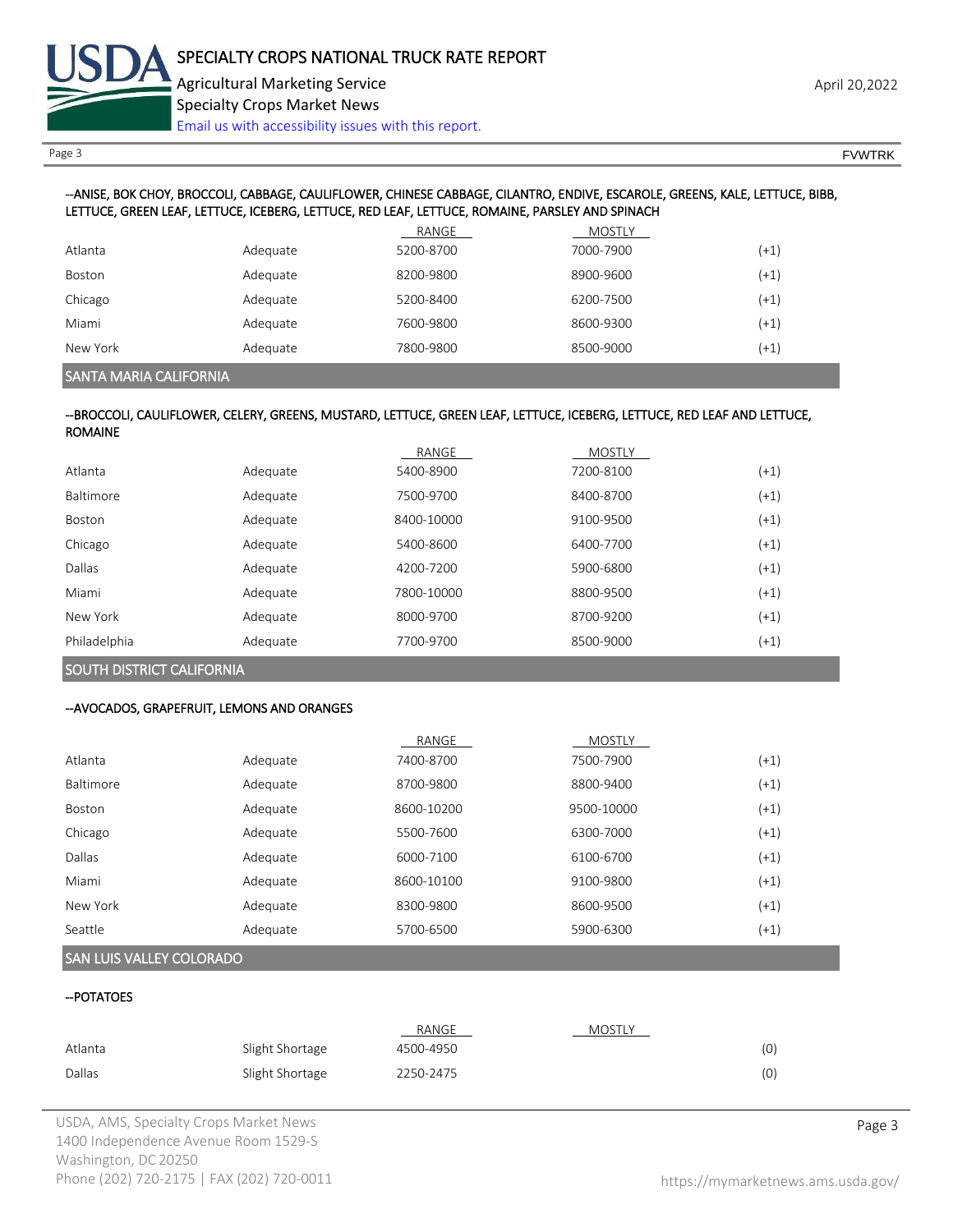

Agricultural Marketing Service **April 20,2022** April 20,2022 Specialty Crops Market News

[Email us with accessibility issues with this report.](mailto:mars@ams.usda.gov?subject=508%20Inquiry/Report)

| Page 4         |                 |           | <b>FVWTRK</b> |
|----------------|-----------------|-----------|---------------|
| New York       | Slight Shortage | 6300-6750 | (0)           |
| Philadelphia   | Slight Shortage | 6300-6750 | (0)           |
| $\overline{a}$ |                 |           |               |

# CENTRAL AND SOUTH FLORIDA

#### --BEANS, CABBAGE, CANTALOUPES, CORN, SWEET, CUCUMBERS, EGGPLANT, ENDIVE, ESCAROLE, OKRA, PEPPERS, BELL TYPE, PEPPERS, OTHER, RADISHES, SQUASH, YELLOW STRAIGHTNECK, SQUASH, ZUCCHINI, TOMATOES, CHERRY, TOMATOES, GRAPE TYPE, TOMATOES, PLUM TYPE AND WATERMELONS

|          | RANGE     | <b>MOSTLY</b> |         |
|----------|-----------|---------------|---------|
| Shortage | 1700-1900 |               | $(+6)$  |
| Shortage | 3200-3400 |               | $(+3)$  |
| Shortage | 4800-5000 |               | $(+11)$ |
| Shortage | 2600-2800 |               | $(-10)$ |
| Shortage | 4300-4500 |               | $(+13)$ |
| Shortage | 3400-3600 |               | (+6)    |
|          |           |               |         |

#### FLORIDA

#### --POTATOES

|              |          | RANGE     | <b>MOSTLY</b> |         |
|--------------|----------|-----------|---------------|---------|
| Atlanta      | Adequate | 1200-1400 |               | (0)     |
| Miami        | Adequate | 800-900   |               | (0)     |
| New York     | Adequate | 4000-4200 |               | (0)     |
| Philadelphia | Adequate | 3700-3800 |               | $(+15)$ |

VIDALIA DISTRICT GEORGIA

# FIRST REPORT

#### --ONIONS, DRY

|                  |          | RANGE     | <b>MOSTLY</b> |  |
|------------------|----------|-----------|---------------|--|
| Atlanta          | Adequate | 1000-1600 |               |  |
| <b>Baltimore</b> | Adequate | 2500-3900 | 3500-3900     |  |
| Boston           | Adequate | 3600-5600 |               |  |
| Chicago          | Adequate | 2500-4000 | 2500-3500     |  |
| Miami            | Adequate | 1800-2800 | 2200-2500     |  |
| New York         | Adequate | 3400-5000 | 4200-4500     |  |
| Philadelphia     | Adequate | 3000-4200 | 3500-4200     |  |

# UPPER VALLEY, TWIN FALLS-BURLEY DISTRICT IDAHO

#### --POTATOES

|           |          | RANGE     | <b>MOSTLY</b> |     |
|-----------|----------|-----------|---------------|-----|
| Atlanta   | Adequate | 6000-7250 |               | (0) |
| Baltimore | Adequate | 7800-8500 |               | (0) |
| Boston    | Adequate | 8500-9500 |               | (0) |

USDA, AMS, Specialty Crops Market News **Page 4** 1400 Independence Avenue Room 1529-S Washington, DC 20250 Phone (202) 720-2175 | FAX (202) 720-0011 <https://mymarketnews.ams.usda.gov/>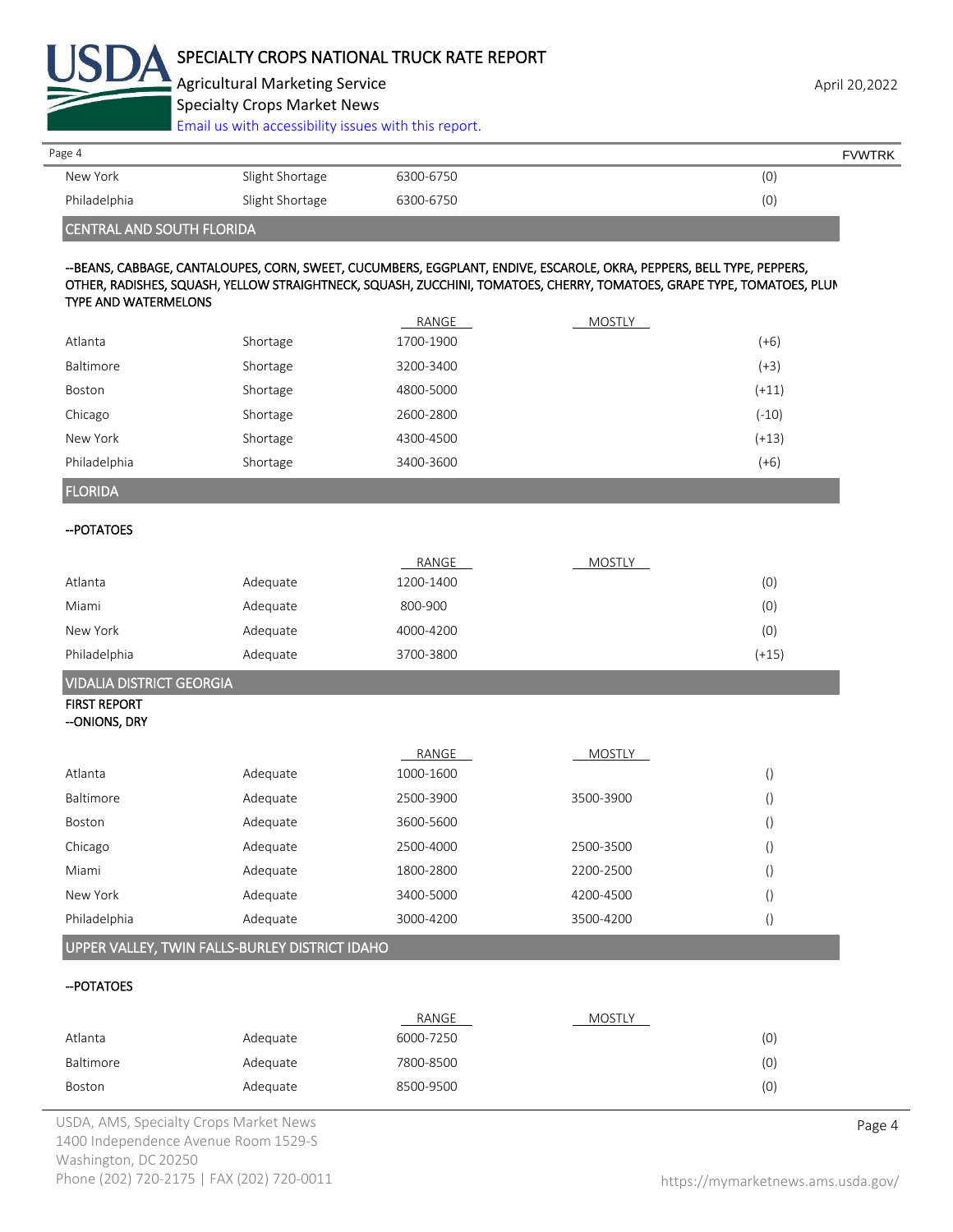

# SPECIALTY CROPS NATIONAL TRUCK RATE REPORT

Agricultural Marketing Service **April 20,2022** April 20,2022 Specialty Crops Market News

[Email us with accessibility issues with this report.](mailto:mars@ams.usda.gov?subject=508%20Inquiry/Report)

| Page 5           |          |           | <b>FVWTRK</b> |
|------------------|----------|-----------|---------------|
| Chicago          | Adequate | 4000-5500 | (0)           |
| <b>Dallas</b>    | Adequate | 4000-5500 | (0)           |
| Los Angeles      | Adequate | 2125-3200 | (0)           |
| Miami            | Adequate | 8000-9500 | (0)           |
| New York         | Adequate | 8000-9000 | (0)           |
| Philadelphia     | Adequate | 8000-9000 | (0)           |
| <b>LOUISIANA</b> |          |           |               |

# --SWEET POTATOES

| <b>MICHIGAN</b> |          |           |           |     |
|-----------------|----------|-----------|-----------|-----|
| New York        | Adequate | 5600-6200 | 6000-6000 | (0) |
| Boston          | Adequate | 6000-6400 |           | (0) |
|                 |          | RANGE     | MOSTLY    |     |
|                 |          |           |           |     |

#### --APPLES

|                  |                 | RANGE     | MOSTLY |     |
|------------------|-----------------|-----------|--------|-----|
| Atlanta          | Slight Shortage | 3600-3800 |        | (0) |
| <b>Baltimore</b> | Slight Shortage | 3100-3300 |        | (0) |
| Chicago          | Slight Shortage | 1000-1200 |        | (0) |
| Dallas           | Slight Shortage | 3200-3400 |        | (0) |
| New York         | Slight Shortage | 3600-3800 |        | (0) |
| Philadelphia     | Slight Shortage | 3200-3400 |        | (0) |
|                  |                 |           |        |     |

# **MISSISSIPPI**

## --SWEET POTATOES

|                               |          | RANGE     | <b>MOSTLY</b> |     |
|-------------------------------|----------|-----------|---------------|-----|
| Atlanta                       | Adequate | 1600-1800 |               | (0) |
| Chicago                       | Adequate | 2000-2800 | 2400-2800     | (0) |
| <b>NEW YORK</b>               |          |           |               |     |
| --APPLES                      |          |           |               |     |
|                               |          | RANGE     | <b>MOSTLY</b> |     |
| Atlanta                       | Adequate | 5500-6500 |               | (0) |
| Baltimore                     | Adequate | 3000-4000 |               | (0) |
| Boston                        | Adequate | 2000-4000 | 3000-3800     | (0) |
| Miami                         | Adequate | 6000-7000 |               | (0) |
| New York                      | Adequate | 3000-3500 | 3300-3500     | (0) |
| Philadelphia                  | Adequate | 2000-5000 | 3000-3500     | (0) |
| <b>EASTERN NORTH CAROLINA</b> |          |           |               |     |

USDA, AMS, Specialty Crops Market News **Page 5** 1400 Independence Avenue Room 1529-S Washington, DC 20250 Phone (202) 720-2175 | FAX (202) 720-0011 <https://mymarketnews.ams.usda.gov/>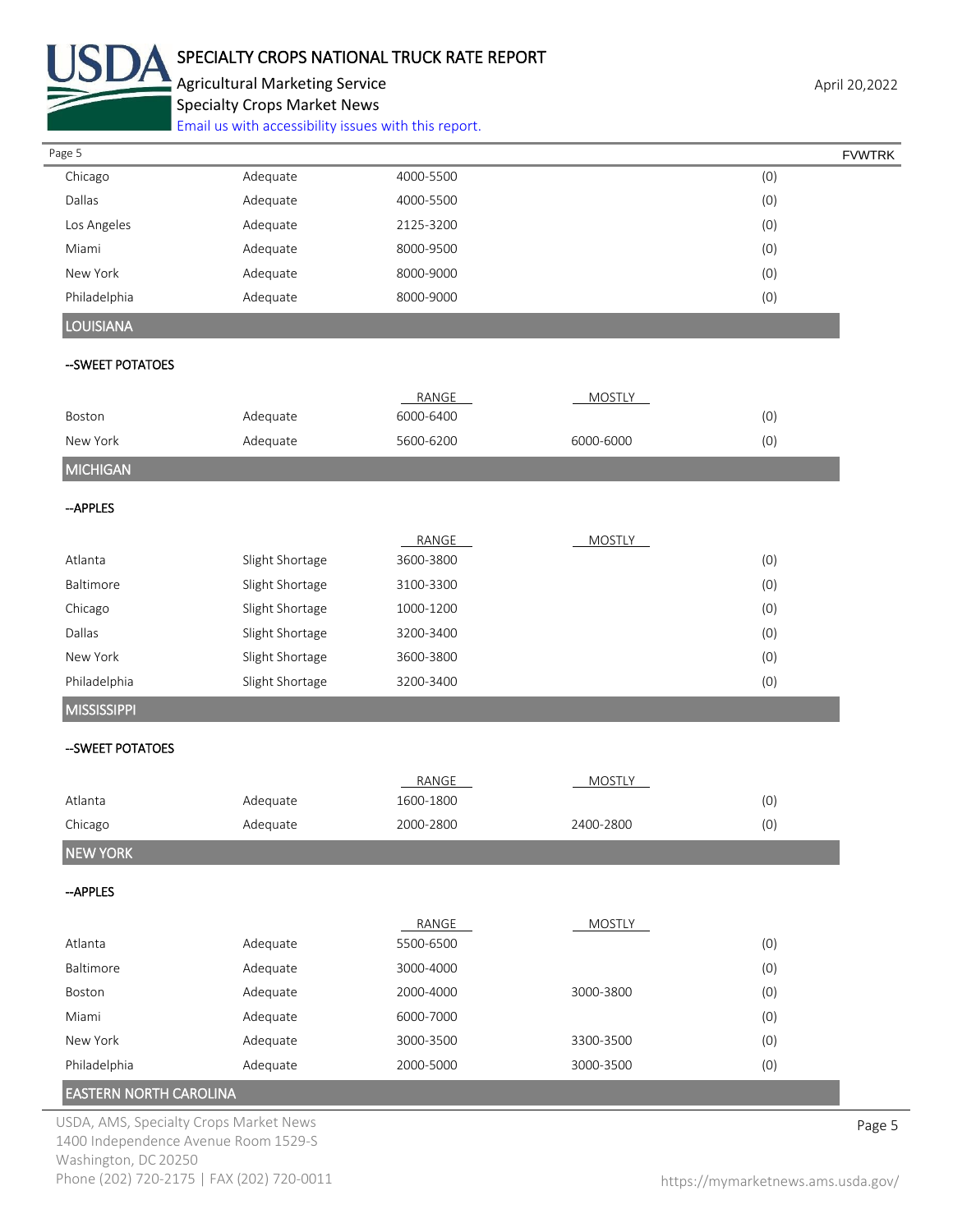

Specialty Crops Market News

[Email us with accessibility issues with this report.](mailto:mars@ams.usda.gov?subject=508%20Inquiry/Report)

Page 6 FVWTRK

#### --SWEET POTATOES

|              |          | RANGE     | <b>MOSTLY</b> |         |
|--------------|----------|-----------|---------------|---------|
| Atlanta      | Shortage | 2800-2800 |               | (0)     |
| Baltimore    | Shortage | 2000-2200 |               | $(-5)$  |
| Boston       | Shortage | 4000-5000 |               | $(-10)$ |
| Chicago      | Shortage | 5000-5000 |               | (0)     |
| Miami        | Shortage | 4000-4000 |               | $(+33)$ |
| New York     | Shortage | 2800-3000 |               | (0)     |
| Philadelphia | Shortage | 2200-2500 |               | $(-11)$ |

# LOWER RIO GRANDE VALLEY TEXAS

#### --ONIONS, DRY

|              |          | RANGE     | <b>MOSTLY</b> |        |
|--------------|----------|-----------|---------------|--------|
| Boston       | Adequate | 8000-8300 |               | (+2)   |
| New York     | Adequate | 7800-8000 |               | $(+1)$ |
| Philadelphia | Adequate | 6900-7500 |               | (+1    |
|              |          |           |               |        |

#### MEXICO CROSSINGS THROUGH SOUTH TEXAS

#### --BROCCOLI, CARROTS, CHAYOTE, CILANTRO, CUCUMBERS, GRAPEFRUIT, LIMES, MANGOES, ORANGES, PAPAYA, PEPPERS, ANAHEIM, PEPPERS, BELL TYPE, PEPPERS, HABANERO, PEPPERS, JALAPENO, PEPPERS, POBLANO, PEPPERS, SERRANO, PINEAPPLES, TOMATILLOS, TOMATOES, TOMATOES, GRAPE TYPE, TOMATOES, PLUM TYPE AND WATERMELONS

|              |          | RANGE     | <b>MOSTLY</b> |        |
|--------------|----------|-----------|---------------|--------|
| Atlanta      | Adequate | 4500-5200 | 4500-5000     | (0)    |
| Baltimore    | Adequate | 6400-7200 | 6400-6800     | (0)    |
| Boston       | Adequate | 7000-8300 | 7400-7800     | (0)    |
| Chicago      | Adequate | 4800-5400 | 5000-5200     | (0)    |
| Dallas       | Adequate | 2000-2400 | 2000-2200     | (0)    |
| Los Angeles  | Adequate | 3700-4800 | 4000-4500     | $(-1)$ |
| Miami        | Adequate | 4900-5700 | 5200-5600     | (0)    |
| New York     | Adequate | 7000-8000 | 7200-7800     | (0)    |
| Philadelphia | Adequate | 7400-7900 | 7600-7800     | (0)    |
| Seattle      | Adequate | 7600-8200 | 7600-8000     | (0)    |

## COLUMBIA BASIN WASHINGTON

#### --ONIONS, DRY AND POTATOES

|             |          | RANGE     | <b>MOSTLY</b> |     |
|-------------|----------|-----------|---------------|-----|
| Atlanta     | Adequate | 8300-9000 |               | (0) |
| Dallas      | Adequate | 6500-7500 |               | (0) |
| Los Angeles | Adequate | 3200-3500 |               | (0) |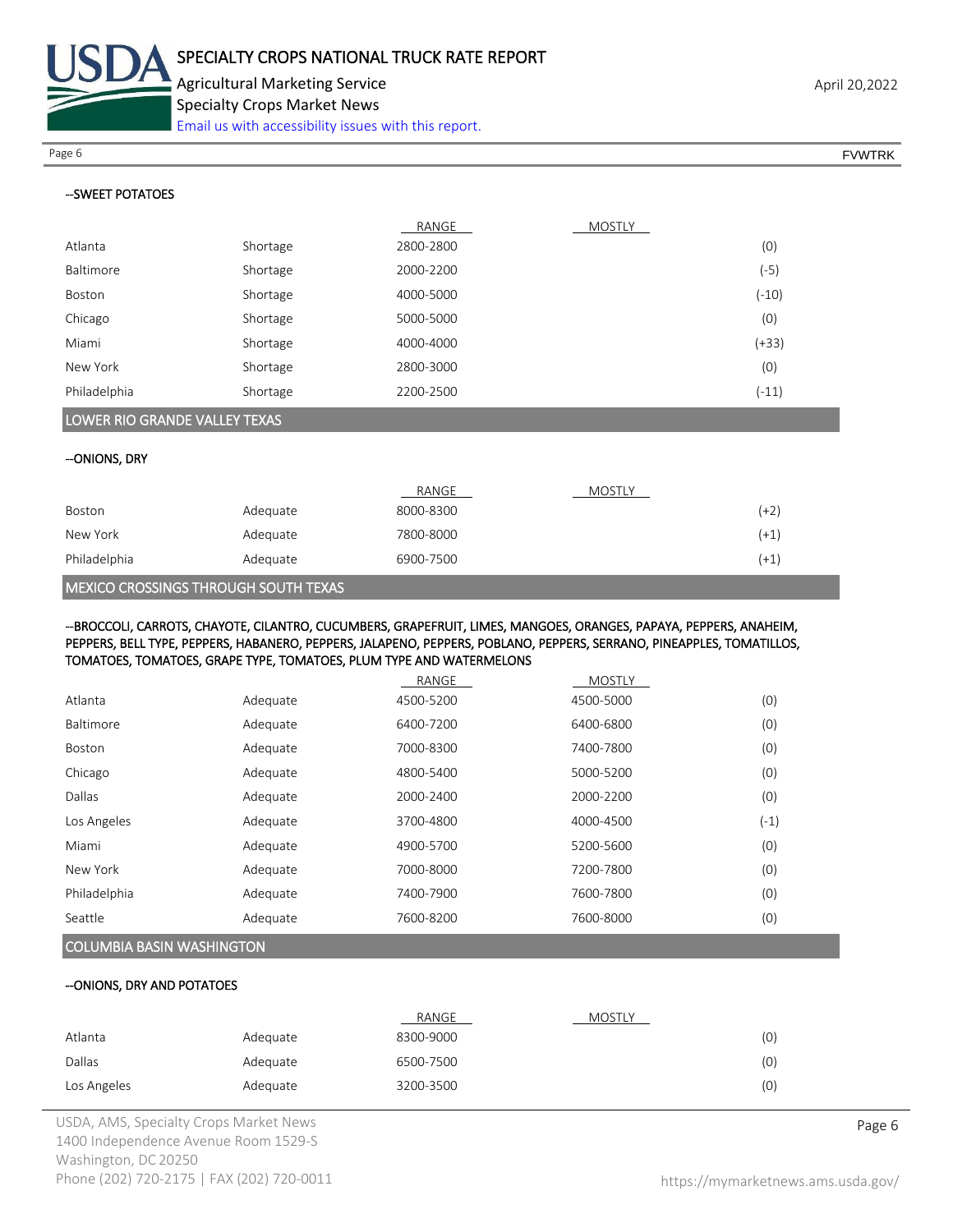

Agricultural Marketing Service **April 20,2022** April 20,2022 Specialty Crops Market News

[Email us with accessibility issues with this report.](mailto:mars@ams.usda.gov?subject=508%20Inquiry/Report)

Miami Adequate 9800-11500 (0) New York Adequate 10800-11500 (0) YAKIMA VALLEY AND WENATCHEE DISTRICT WASHINGTON Page 7 FOUNTRK And the set of the set of the set of the set of the set of the set of the set of the set of the set of the set of the set of the set of the set of the set of the set of the set of the set of the set of the s

#### --APPLES AND PEARS

|                  |          | RANGE      | <b>MOSTLY</b> |        |
|------------------|----------|------------|---------------|--------|
| Atlanta          | Adequate | 8000-9600  | 8700-9200     | $(+1)$ |
| <b>Baltimore</b> | Adequate | 8500-10000 | 8900-9500     | $(+1)$ |
| Boston           | Adequate | 9300-11300 | 9600-10500    | $(+1)$ |
| Chicago          | Adequate | 6500-8500  | 6900-7500     | $(+1)$ |
| Dallas           | Adequate | 6000-8000  | 6700-7500     | $(+1)$ |
| Los Angeles      | Adequate | 2400-3200  | 2800-3100     | $(+2)$ |
| Miami            | Adequate | 9700-11000 | 10000-10700   | (0)    |
| New York         | Adequate | 8900-10700 | 9400-9800     | $(+1)$ |
| Philadelphia     | Adequate | 8600-10500 | 8900-9500     | $(+1)$ |
| Seattle          | Adequate | 1000-1400  | 1200-1300     | $(+4)$ |

# CENTRAL WISCONSIN

## --POTATOES

|              |          | RANGE     | <b>MOSTLY</b> |                  |
|--------------|----------|-----------|---------------|------------------|
| Atlanta      | Adequate | 4675-5525 | 5000-5525     | $\left( \right)$ |
| Baltimore    | Adequate | 4250-5200 |               | $\left( \right)$ |
| Boston       | Adequate | 5100-6000 |               | $\left( \right)$ |
| Chicago      | Adequate | 1200-1913 | 1488-1913     | $\left( \right)$ |
| Miami        | Adequate | 6000-6800 |               | $\left( \right)$ |
| New York     | Adequate | 5100-5950 | 5100-5500     | $\left( \right)$ |
| Philadelphia | Adequate | 4250-5200 | 5100-5200     | $\left(\right)$  |
|              |          |           |               |                  |